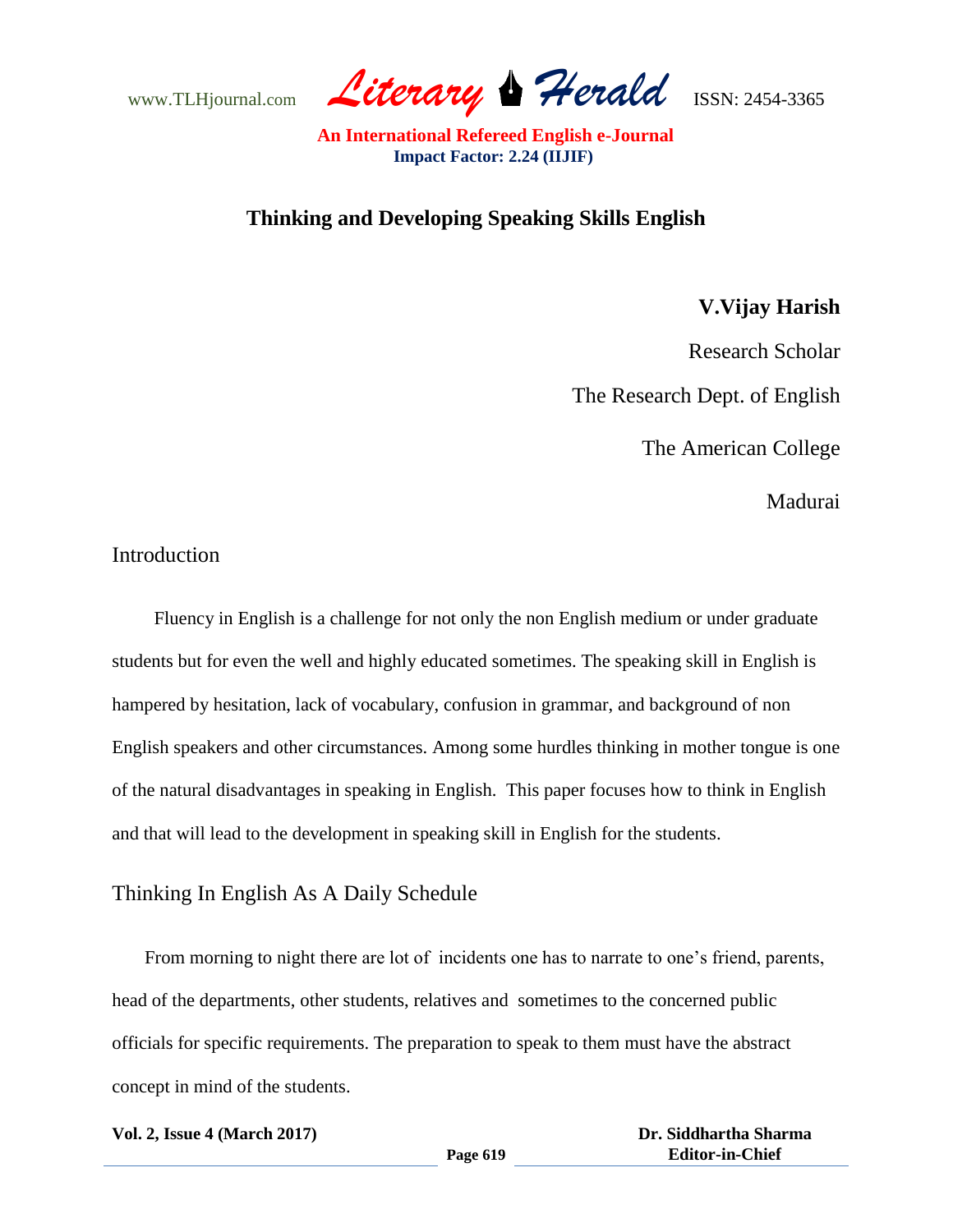www.TLHjournal.com *Literary Herald*ISSN: 2454-3365

 Greetings in morning, the conversation during breakfast, daily routine in studying institution or in workshop, chat in intervals and the narration of happenings in a day in dairy should be thought in the abstract form in English.

 One must suddenly stop thinking in mother tongue as a first step to think in English without having much botheration about the spelling mistakes first start thinking in English without grammar mistakes and correct pronunciation. If a student knows the opt application of verbs and tense there is no need of much correction in the abstract level. First one must practice in mind regarding the conversations in the daily life as the need requires. With a half a minute of rehearsal in mind with good pronunciation one should start expressing the views without hesitation.

## The Topic Of The Narration For Thinking

 In diary writing one should not repeat the same schedule in the name of narration. The topic one focuses to write must vary. For instance in the first day of the week if the narration in diary as well as in mind is about the office work or class room lessons, the next day should be followed by the orders and conversation in restaurant, interval chats and review of film last seen, the places visited by, descriptions of persons one come across and their qualities, self appraisals and different matters should be reported to the partner or if not imaginary listener should be utilized for the dialogue should find place in the thinking of the students. This home work should be in regular basis without break.

| Benefits to the Students by Model Group Discussions and Advance Thinking |          |                        |
|--------------------------------------------------------------------------|----------|------------------------|
| <b>Vol. 2, Issue 4 (March 2017)</b>                                      |          | Dr. Siddhartha Sharma  |
|                                                                          | Page 620 | <b>Editor-in-Chief</b> |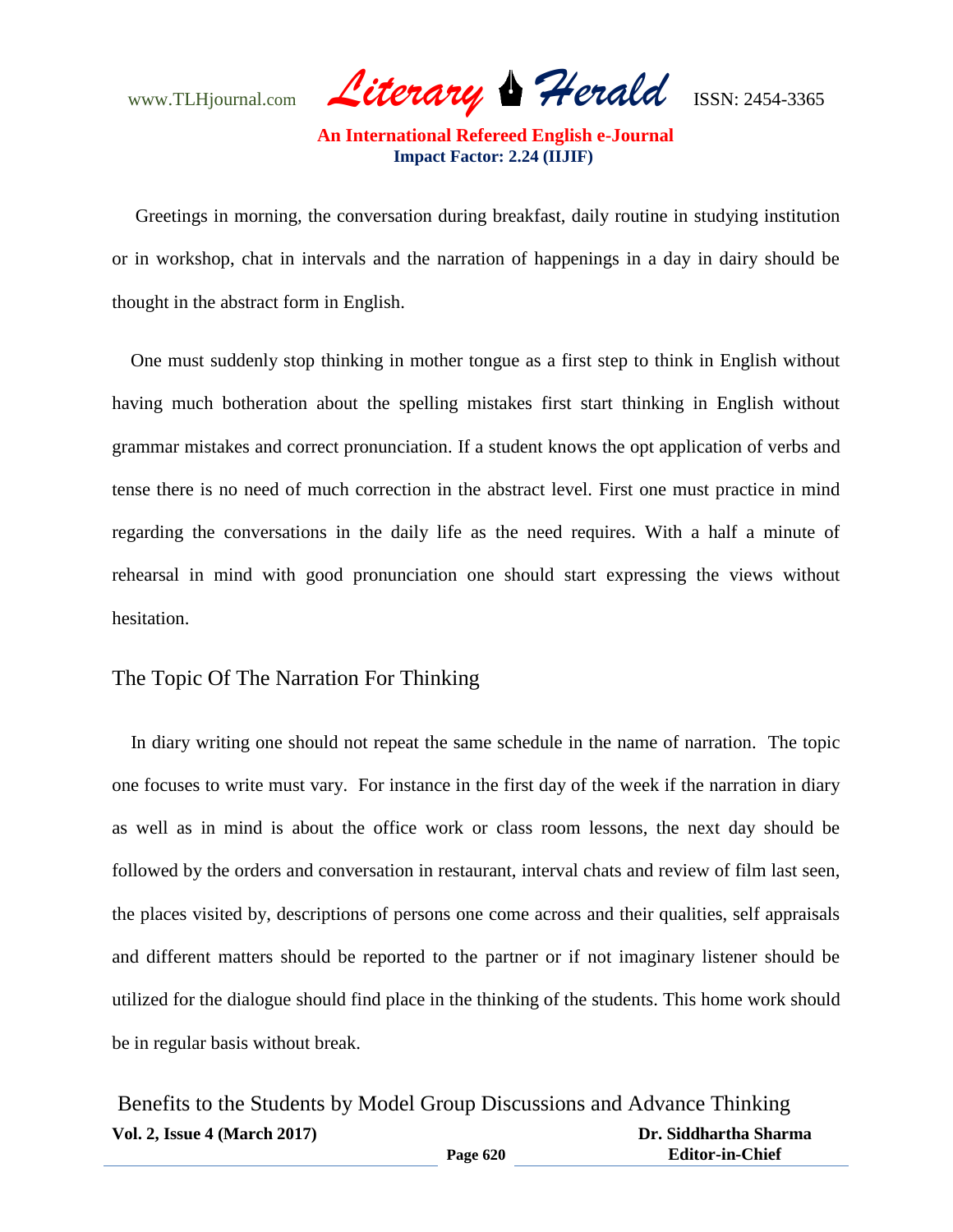www.TLHjournal.com *Literary Herald*ISSN: 2454-3365

 Students of modernity cannot evade from the group discussions for interviews and other debate like programs. In group discussions the chance will not be given and the student should take the chances. The student should not wait till the turn comes but they should be the fast and first person to come out with different dimensional concepts regarding any topic to attract the attention of the whole wing involved in group discussion. The practice of thinking in English is major factor for a successful participant of a group discussion.

 Students should conduct model group discussions on current topics to enhance their knowledge and English speaking skill. When a student think about the debate or group discussions must possess the knowledge in the topic of opponent speaker and the prior thinking will stun the opposite side students. The advance thinking of anticipated questions will be beneficiary to the law students especially when they face the trial in the courts with counter arguments.

 Model group discussions in thinking will improve different sentence making skill and that will help one to take chances commendably and to deliver the speech in the speedy manner.

 The students of English should think about the interactions of them with the teachers. Here too the pre thought questions will be useful in replying in an expected appreciable manner.

## Improving the Vocabulary Skill

 Vocabulary skill is inevitable for speaking in English with confidence. Students may use English to English than the bilingual Dictionary. Learning the words with opt contextual use

| <b>Vol. 2, Issue 4 (March 2017)</b> |          | Dr. Siddhartha Sharma  |
|-------------------------------------|----------|------------------------|
|                                     | Page 621 | <b>Editor-in-Chief</b> |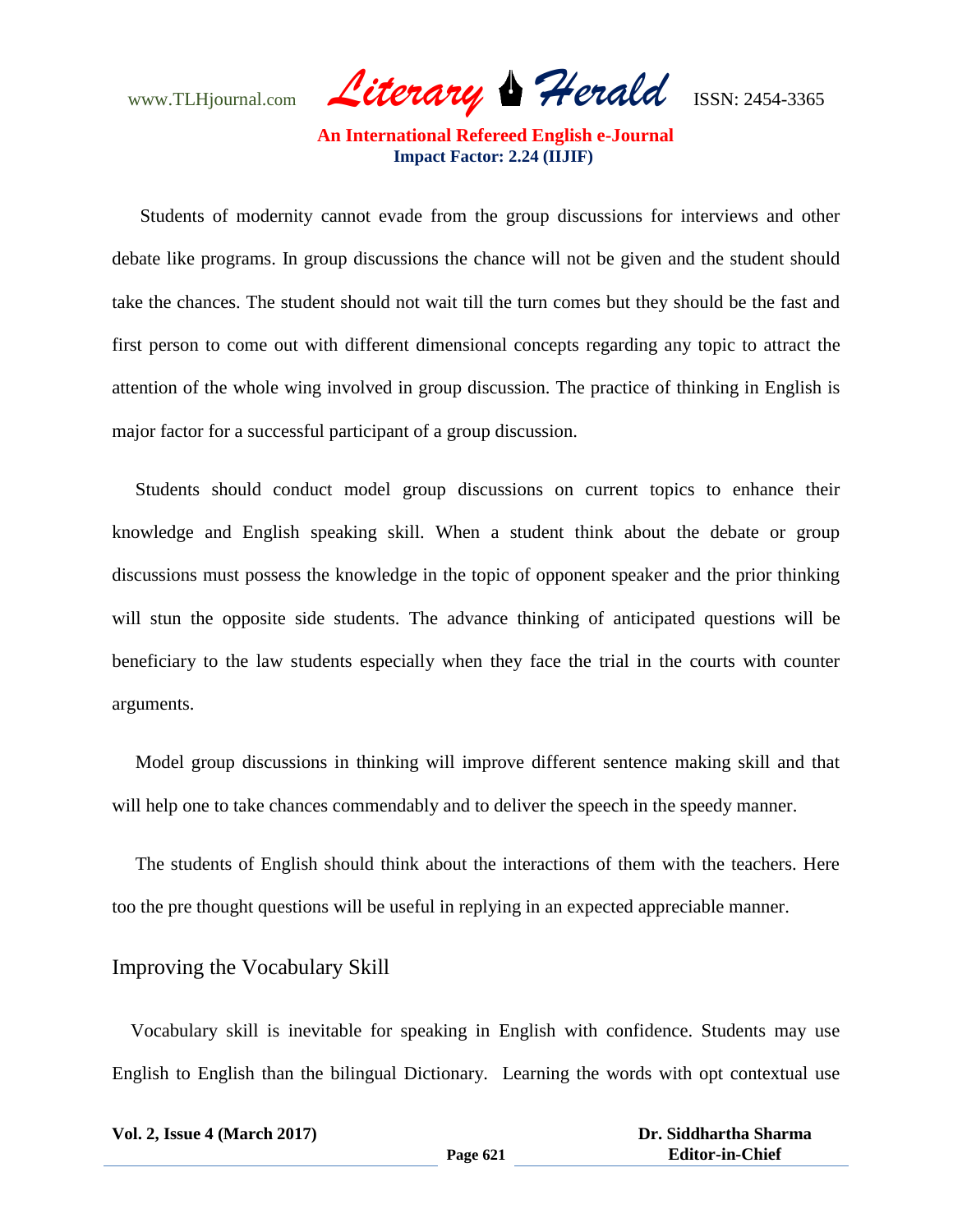www.TLHjournal.com *Literary Herald*ISSN: 2454-3365

will help to use them properly while one wants to speak. Openly without having timidity one should practice to pronounce the words correctly.

 Regular reading practice and writing about different articles think about the current affairs which affects the nation and the private life. Thinking in various angles will utilize the accurate vocabulary. For an example 'Demonetization' which shakes India now has different opinions from different people. The terms like shadow economy, black economy, and the criticisms like ' cash crunch' and 'currency ban' are to be studied and viewed vividly to talk about them with colleagues or even in interviews if invited. Listening and watching to the English news, programs, live interviews, video conferences, conversations of the top speakers, reading sub titles in English films, texting with new words and using them in descriptions will improve the vocabulary.

# Usage of Phrases with Examples

 The students in primary or in advance level in learning or developing the English speaking skills should not confine their learning within the words but should extend it to the idioms and phrases. This will raise their image in their sphere.

#### FENDER BENDER:

Meaning 'a small accident'.

I had to pay Rs.20,000/- for just a fender bender.

**Vol. 2, Issue 4 (March 2017) Page 622 Dr. Siddhartha Sharma Editor-in-Chief** Actually for a small accident I had to pay Rs.20,000/- which is considered much.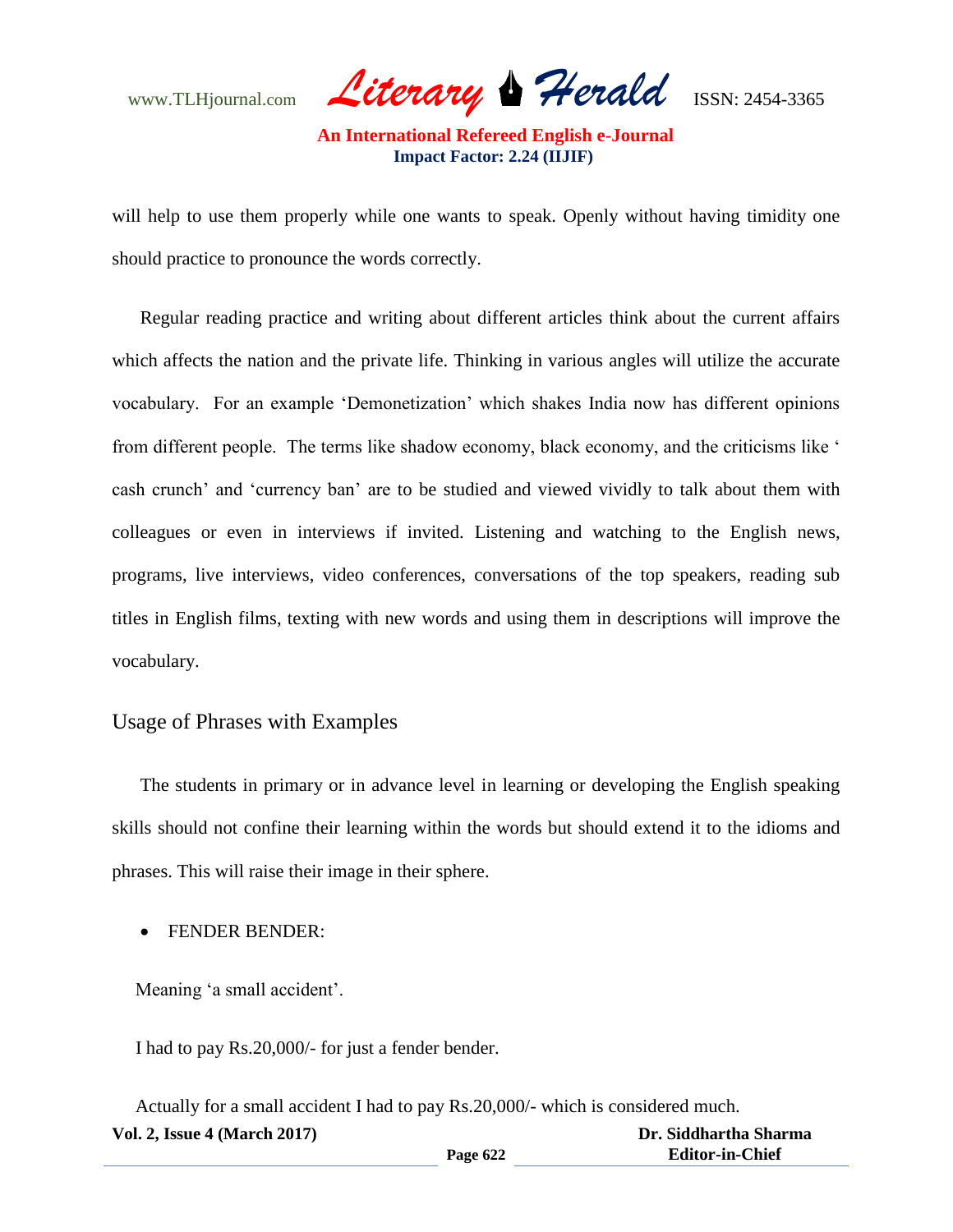www.TLHjournal.com *Literary Herald*ISSN: 2454-3365

RAIN OR SHINE

Meaning 'no matter whatever may be the circumstances'.

Rain or shine I am going to London this year.

Whatever happens one has determined to have the trip to London

Examples Of Thinking In Different Words:

Review of the film:

Usual concept: Improved version:

- 1. The dance in the film is fine. ---- the choreography is superb in the film.
- 2. The way the scenes are taken is nice.------ the cinematography is appreciable.

### Interview :

1. What is your opinion regarding the demonetization?

How do you view the 'CASH CRUNCH'?

Live telecast:

1. Narrate what is going on there?

What is the present scenario?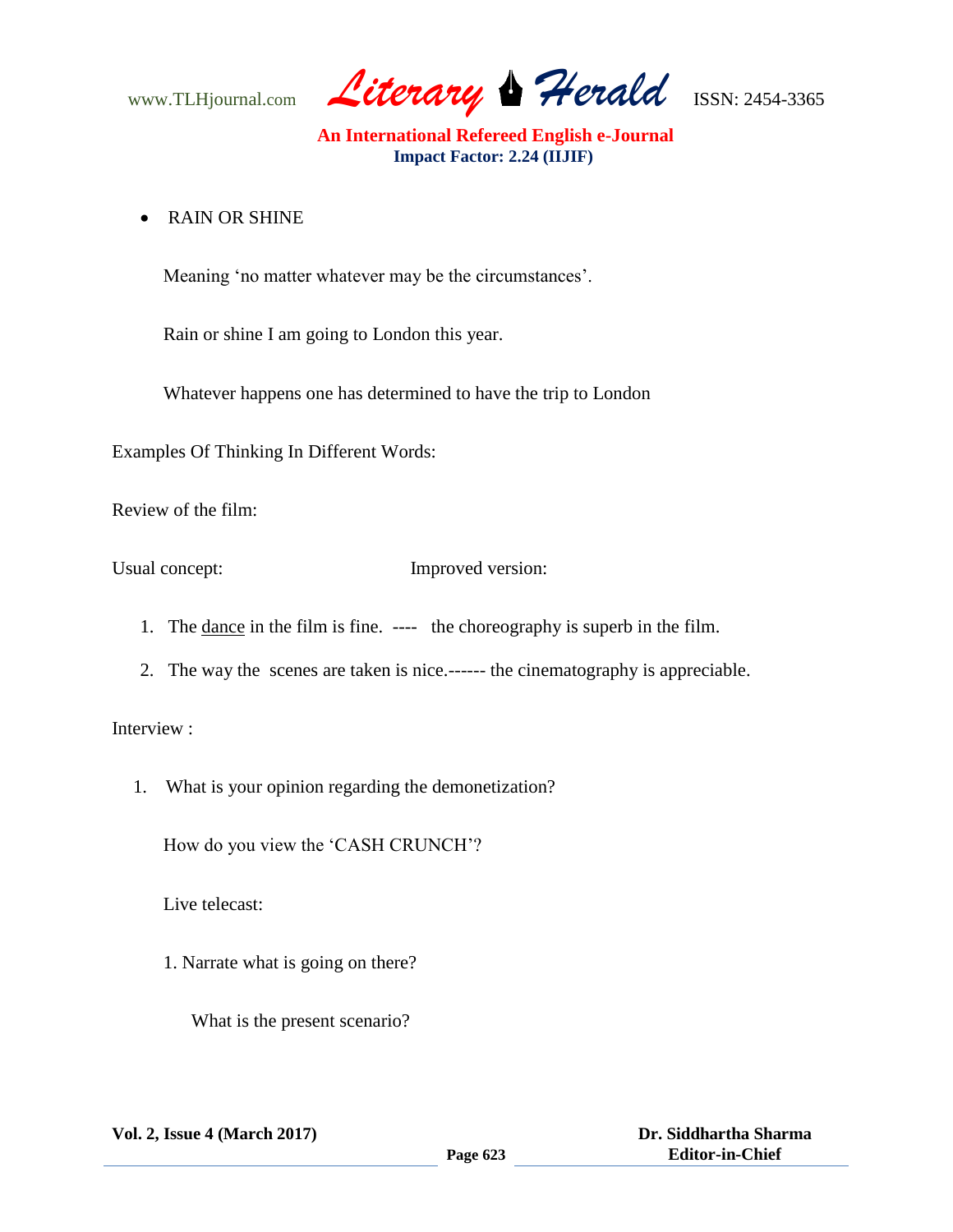www.TLHjournal.com *Literary Herald*ISSN: 2454-3365

Apart from these one should update his vocabulary skill always or else in the modernity one may have to be seen differently with the old concepts and usual usages.

## English Speaker as Partner

 What all practiced by thinking will be tested through our speech with our partner. If the partner is a English native speaker then it is a boon. The native English speaker will not translate his feelings previously before he delivers the speech since he thinks in English. So when completely thinks in English never needs a translation which may fade gradually by the incessant English thinking. As " imitation is the best form of inspiration " one may obtain fluency if the thinking occurs in English as a English man. One can share the feelings and emotions in English in whatever mood that one maintains. If an opportunity arises to choose the partner or companion it is better to go for the English speaking person to improve our style and to create English atmosphere for thinking in English. This will be applicable to the students who have to stay in hostel for higher studies.

### American English and British English

 If a student starts the thinking in English should learn to distinguish British and American English. For an example 'through' is utilized in the meaning of 'upto' in American English and' in the way of' in British English. The entire internet language is in American English. The SMS, MMS, chatting are to be done by the students in English only even with the non English friends.

### Conclusion

**Vol. 2, Issue 4 (March 2017)**